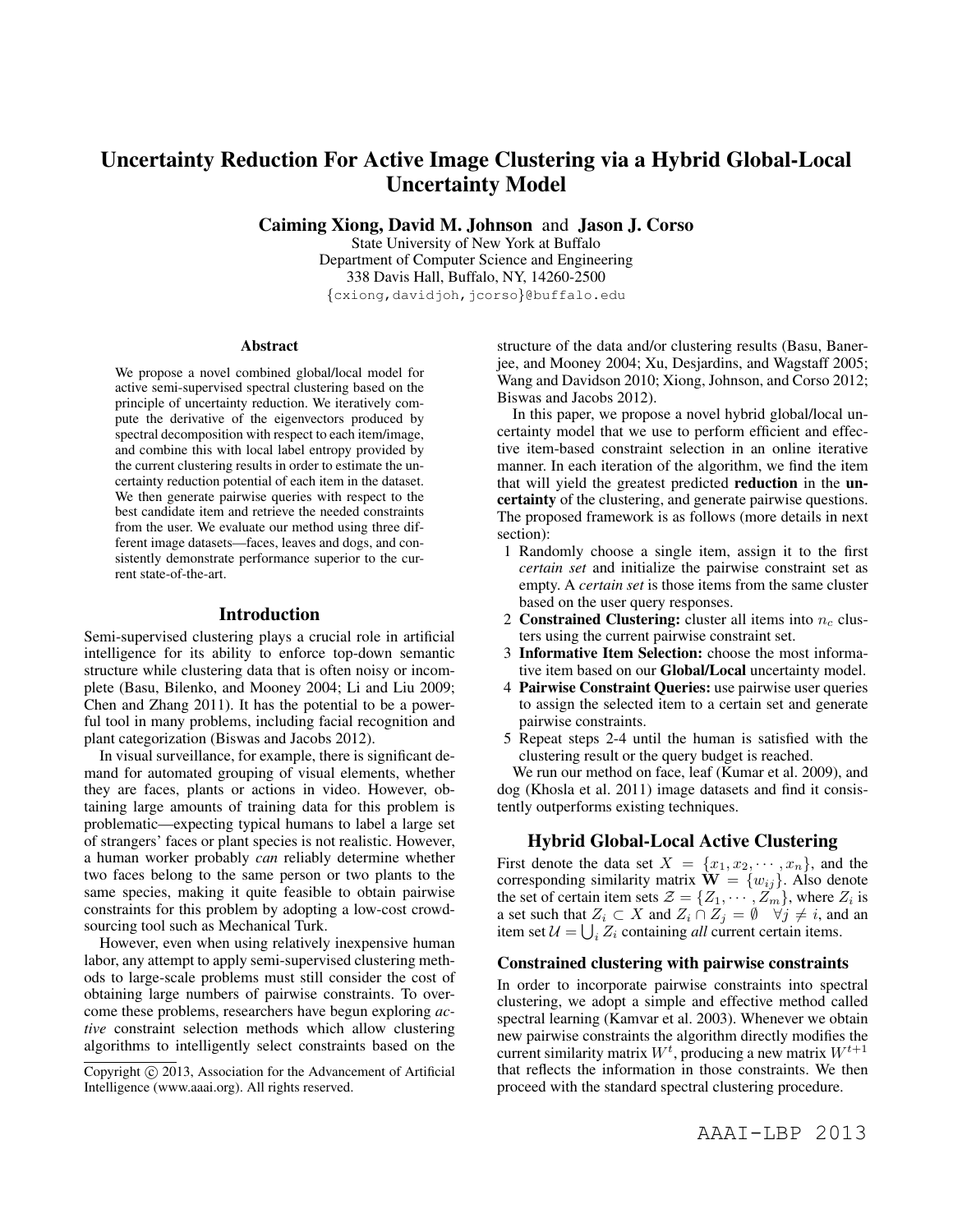## Pairwise query generation

After clustering and item selection, we must use pairwise queries to assign the selected informative item  $x_i$  to the correct certain set. We do this by finding the single item  $x_l$  in each certain set which is closest to  $x_i$ , and then querying (in order of ascending Euclidean distance) the true relationship between  $x_i$  and each  $x_l$ , stopping when we obtain a mustlink constraint. We then add  $x_i$  to the certain item set containing that  $x_l$ , or create a new certain set  $Z_{m+1}$  and add  $x_i$ to it if no must-link constraints are found.

Since the relation between the new item and all certain sets in  $\mathcal Z$  is known, we can now generate new pairwise constraints between the selected item  $x_i$  and all items in U without submitting any further queries to the human.

#### Global/local uncertainty model

In this section, we propose a global-local model for finding the most informative item. We first assume that obtaining the most informative item and querying pairs to make the chosen item "certain" can decrease the uncertainty of the data set as a whole and thus improve the clustering result.

To estimate the uncertainty-reducing impact of the selected item, we adopt a first-order approximation using both a global measure and a local one

$$
x_i = \operatorname*{argmax}_{x_i} \mathcal{G}(x_i; L^t, X, \mathcal{U}) \cdot \mathcal{L}(x_i; C^t, X) \qquad (1)
$$

where  $G(x_i; L^t, X, \mathcal{U})$  is global model used to estimate the slope of the uncertainty reduction based on derivatives of eigenvectors of the Laplacian  $L^t$  at  $x_i$ ;  $\mathcal{L}(x_i; C^t, X)$  is the local model to estimate the step scale factor.

Global Model for estimating the slope of the uncertainty reduction The spectral learning algorithm updates the similarity matrix by  $\hat{W}^{t+1} = W^t + \delta \hat{W}^t$  at each iteration. The clustering result is trivial to compute based on the  $n_c$  eigenvectors using k-means. Thus, we approximate the derivative of uncertainty reduction by using the first order change of the eigenvectors inspired by matrix perturbation theory (Stewart and Sun 1990).

Assume  $L^t \approx \sum_{j=1}^{n_c} \lambda_j v_j v_j^T$ . In each iteration, for any chosen point  $x_i$ , the relation between  $x_i$  and  $x_k \in X_m$  will be known, where  $X_m = \{x_{i_1}, x_{i_2}, \cdots, x_{i_m}\}$  sampled from each certain set  $Z_i \in \mathcal{Z}$ . Thus  $w_{ik}^t$  in  $W^t$  will be updated for clustering. Therefore we define our global model as:

$$
\mathcal{G}(x_i; L^t, X, \mathcal{U}) = \sum_{x_k \in X_m} \left| \sum_{j=1}^{n_c} \frac{dv_j}{dw_{ik}^t} \right|
$$
\n
$$
= \sum_{x_k \in X_m} \left| \sum_{j=1}^{n_c} \sum_{p \neq j} \frac{v_j^T [\partial L^t / \partial w_{ik}^t] v_p}{\lambda_j - \lambda_p} v_p \right| .
$$
\n(2)

It sums up the influence on the first order change of eigenvectors by altering elements  $w_{ik}^t$  in similarity matrix  $W^t$  as the estimate of the influence of item  $x_i$ .

Local Uncertainty Model for Approximating the Step Scale Factor To evaluate the step size, under the assumption that highly uncertain items will likely make the uncertainty reduction go longer along the slope, we propose



Figure 1: Performance of various active clustering methods with increasing numbers of queries in image sets. *Best viewed in color.*

to estimate the local uncertainty of the item using entropy. Specifically we evaluate entropy among local cluster labels produced the current clustering results.

First, consider the current clustering result  $C^t$  =  $\{c_1, c_2, \ldots, c_{n_c}\}\$ , where  $c_i$  is a cluster and  $n_c$  is the number of clusters. We can then define a simple local nonparametric model based on similarity matrix W for determining the probability of  $x_i$  belonging to cluster  $c_j$ :  $P(c_j | x_i) = \sum_{x_i \in c_j} w_{il} / \sum_{x_i \in \mathcal{N}(x_i)} w_{il}$ , where  $\mathcal{N}(x_i)$  is the k nearest neighbor points to  $x_i$ . Then the uncertainty of item  $x_i$  can be defined, based on entropy, as  $\mathcal{L}(x; C^t, X) =$  $-\sum_{j=1}^{n_c} P(c_j | x_i) \log P(c_j | x_i).$ 

Then according to Equation 1, we obtain our global-local strategy to select the item which will yield the greatest uncertainty reduction at each iteration.

## Experiments

Dataset and Protocol: We evaluate our proposed framework and informativeness measures on three image datasets: leaf images, dog images and face images datasets. We set  $k = 20$ . We use Jaccard's Coefficient (Pang-Ning, Steinbach, and Kumar 2006) as cluster evaluation metrics that is used in other active image clustering paper.

Comparison methods: Random Constraints, Active-HACC (Biswas and Jacobs 2012), OCSNU (Xiong, Johnson, and Corso 2012), CAC1 (Biswas and Jacobs 2011) and Active-KMeans (Basu, Banerjee, and Mooney 2004).

Results: Figure 1 shows the Jaccard's Coefficient of different active clustering algorithms with varying numbers of pairwise constraints queried. Our algorithm always performs best on all image sets. And comparing with other method, our method performs better in face-500 and dog-400 dataset than in face-200 and leaf-1042, which is expected due to the intrinsic dataset complexity.